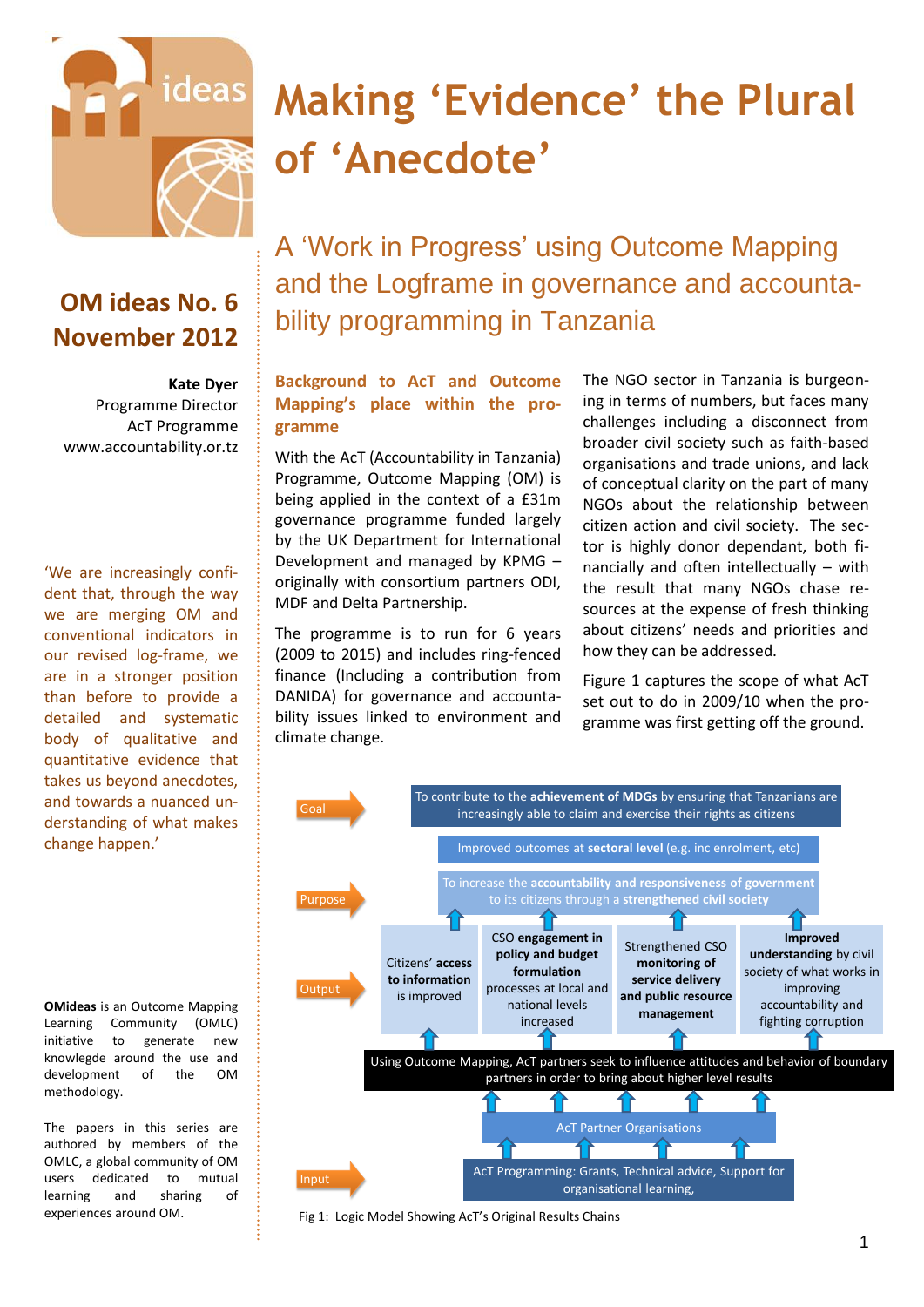The arrows on the left shows the information in the original log-frame, which until recently was the basis of KPMG's reporting to DFID. As shown by the black box, Outcome Mapping (OM) was conceived as being a process of focusing on attitude and behaviour change on the part of all stakeholders that would facilitate the achievement of the higher level results [1]. Grants are made to a portfolio of grantees, which we call our partner organizations [2] and they are the ones that actually achieve the results which it is hoped will contribute to improved accountability of government.

The programme fulfils all the classic criteria for when using OM is ideal: working in a complex, multistakeholder environment where results are unlikely to be achieved in a linear fashion. The original thinking was that using the RAPID Outcome Mapping Approach [3] partner organisations would be supported to strengthen their own strategic thinking as well as monitoring and learning systems to bring about change in the relationships between elected representatives, appointed officials and citizens.

Over time our thinking developed beyond the 'black box' to seeing that changes in attitude and behaviour on the part of all stakeholders will underpin the achievement of results from basic outputs to purpose and goal, and actually demonstrate how change happens.

The challenge for us has been how to demonstrate and report this in a credible and consistent fashion within the constraints of a log-frame; conventional indicators are good for clear, major steps, like in national poverty monitoring systems, but don't provide enough nuance about changes in attitude of individual stakeholders, or the smaller initial steps (such as meaningful engagement with civil society, provision of information) that it is believed will contribute to the achievement of the higher level results (water points functioning, higher enrolment levels etc).

### **Rethinking our logic**

After a couple of years of operation of the AcT Programme, it became clear to us that elements of our programme needed re-thinking and re-design, an element of which was to better emphasize and organize the capture of data related to changes in behaviour of key stakeholders. Figure 2 provides a quick summary of the emergent process.

Our purpose statement had two levels in the same statement: 'increased government responsiveness and accountability through a strengthened civil society'; this

#### Original Programme Design and Log-frame (2009/10)

Appreciation of challenges and opportunities being missed: Theory of change only implicit, so not all outputs relevant Indicators at wrong level Partner results not adequately captured (2011/early 2012)

Programme Re-design using Theory of Change (Early 2012)

Translation of Theory of Change into Log-frame (Early 2012)

Selection of Quantitative and Qualitative Indicators drawing from Partners' Progress Markers

Fig 2: Steps in the AcT Programme's Emergent Design

was a problem immediately spotted by log-frame enthusiasts. We were struggling with the point that we seemed to be a demand side governance programme aiming for a supply side result from government, something that clearly was not under our control. Underlying these points was the issue that our Theory of Change was implicit (that strengthening civil society would lead to government responsiveness and accountability) but not explicit and didn't feed well into our choice of indicators. Colleagues in DFID advised that articulating a theory of change (ToC) might help us clarify what results we were aiming to achieve, and hence what kinds of indicators, qualitative and / or quantitative, would be appropriate.

The conventional indicators [4] linked to our original log-frame were problematic, mainly because they did not capture adequately the range and depth of results partners were achieving. Partly, they were not well chosen even as conventional indicators, and partly they were selected before we were systematically getting OM outcome journals from our partners, which showed us the possibility of collating results in a different way [5]. By including the evidence partners presented that a progress marker was being achieved, we would be able to capture both small initial steps towards change, as well as transformative change itself.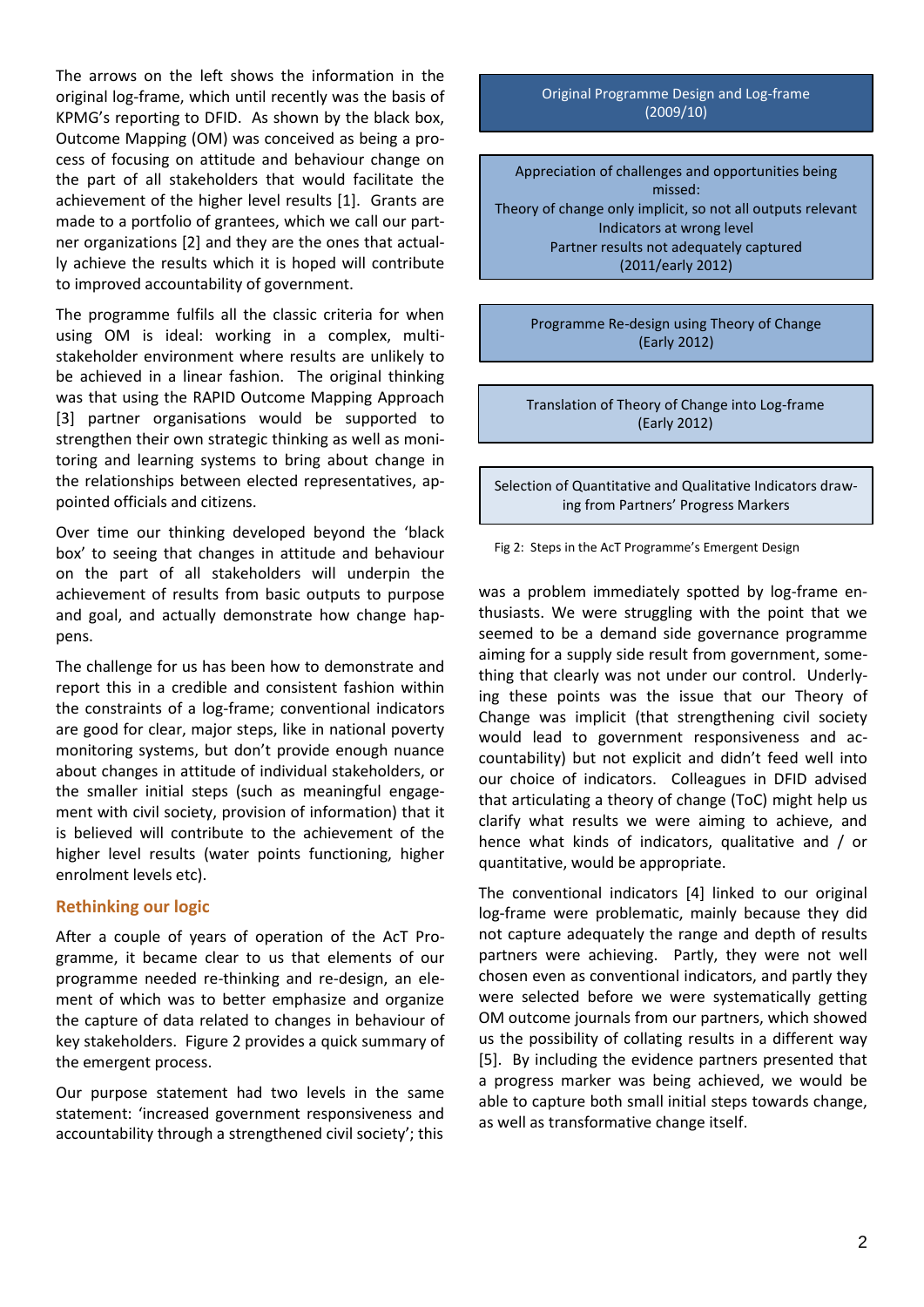### **Box 1: AcT programme Theory of Change**

If civil society grantees are carefully selected and respond to individual support tailored to their programming and internal systems, they will be able to develop targeted strategic interventions which are sensitive to changes over time and in the broader political economy, as well as their geographic location, their sector, institutional mandate and values.

And if grantees also commit also commit to systematic learning individually and collectively the work they do will be more the effective.

CSOs implementing programmes will engage in a range of information generating and disseminating activities as well as developing the capacity of other stakeholders to articulate their roles and responsibilities.

Some participatory activities build directly into citizen action and civil society strengthening, whereas others focus on influencing the behaviour of elected and appointed officials and of the judiciary – at local and national levels.

Influencing activities can be formal or informal, inside track or outside track, and CSOs become more adept at selecting which is going to be most effective under what circumstances.

The result of the behaviour changes on the part of key stakeholders is the purpose level of the programme: 'Increased responsiveness and accountability of government through a strengthened civil society'.

We set to work and developed a short ToC: *'Supporting civil society partners to implement context-specific strategic interventions will enable them to influence positive change in the attitudes and behaviour of citizens, civil society and government, making government as a whole more responsive and accountable.'* It was only when this was articulated into a fuller narrative [6], were we able to gain clarity about what we were really doing and the assumptions underlying our work (see

Box 1; the underlined text are pieces drawn from the logic model, which shows how key elements of the ToC translated into the different parts of the logic model, at different and relevant levels).

The next step was to make the transition into a logframe, which we did via logic model in Figure 3. From the logic model, it was a relatively short step into the log-frame, which is summarized in Figure 4.



Fig 3: Logic Model based on the AcT Programme's revised Theory of Change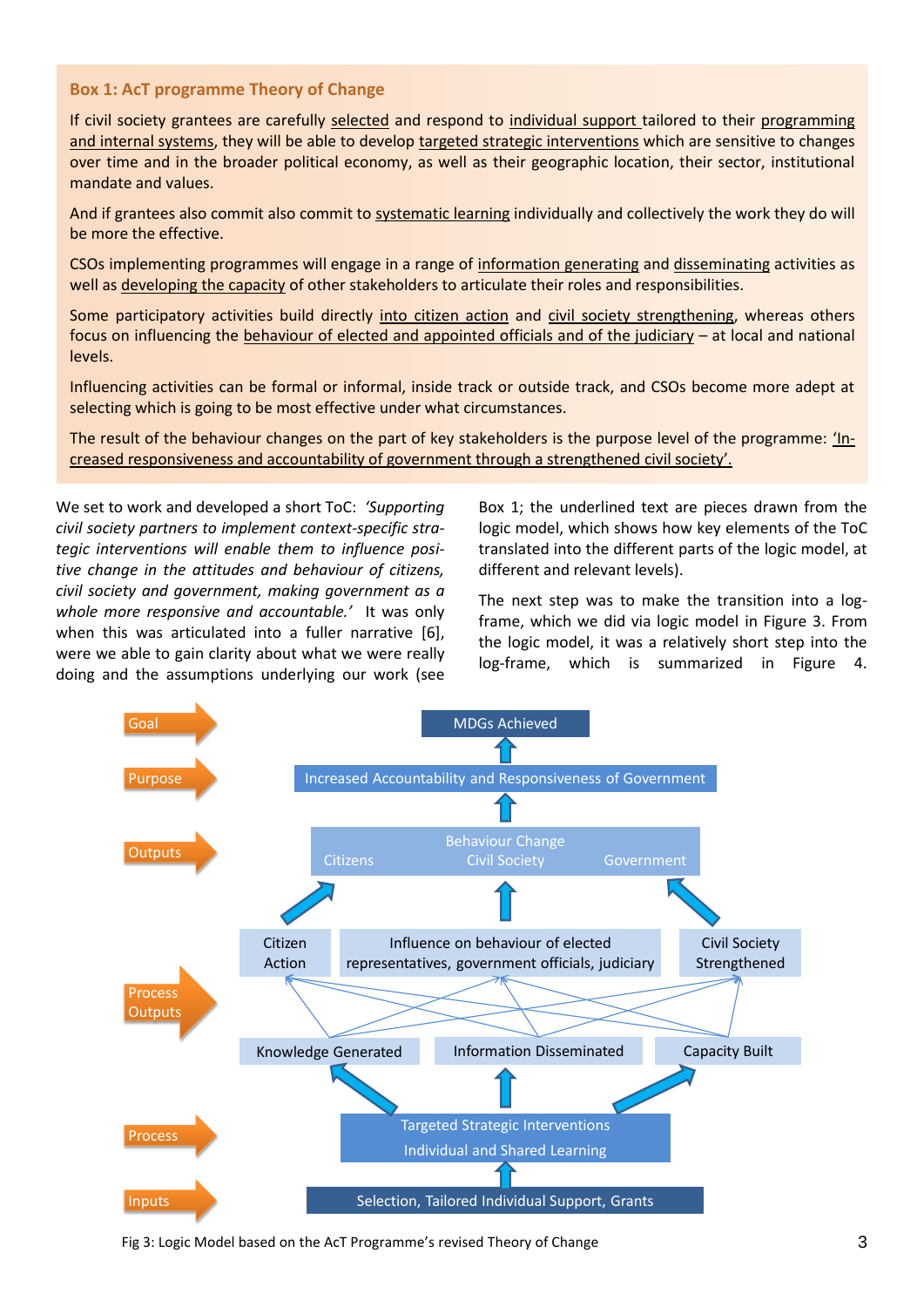

Fig 4: Log-frame based on the AcT Programme's revised Logic Model

# **Collecting and making sense of multi-level indicators**

The next 'Ah ha' moment came in developing, collecting and aggregating indicators for the different levels. It became apparent that much of the data needed could come from the results partners were already collecting through their outcome journals. Not all our partners use Outcome Mapping, but interestingly, even those who do not, often have results that can translate directly into these indicators. For example, the narrative reports that we receive from partners every six months, will contain mini case studies, success stories as well as most significant change stories. Partners observe changes, sense that they matter, and report them back as anecdotes in the context of longer narrative reports, but there's often a lack of certainty as to their value, as they can be seen as 'one off', with uncertain representativeness or replicability, nor do they fit into their conventional indicators. However, once they are collated alongside results from other partners, it can become clearer whether or not they are part of a pattern of governance and accountability changes, or are outliers. And so the conventional indicators become 'containers' which can hold quantitative and qualitative information from any monitoring, including OM monitoring.

As the AcT Portfolio filled up, it had become clear to us that many of our partner organisations, unsurprisingly, had similar boundary partners, including:

- elected representatives at national level (MPs) and at local level (councillors),
- officials/civil servants at national and local level
- citizens and communities, NGO/CBO partners
- the media

For those that do use outcome journals, very often their outcome challenge statements (although we found it easier to call them 'vision statements') talk about changes in policy and practice – the main differences being by sector or by part of the country. This means that the results that are being reported to us through outcome journals kept by our partners, were a very rich and diverse source of information about changes in governance.

For ease of our data management, we are translating the results reported by partners onto a database. Not all the work that a partner is generates is necessarily of direct relevant to the AcT results framework, so we select from their narrative report or the outcome journals they have provided us with, the evidence that is of most relevance to us. For example, one partner focuses on governance in the forestry sector, and one of their selected boundary partners is private sector wood buyers. In terms of *their* work monitoring the behaviour of the private sector is critical, in terms of the AcT Programme it is less so. Without denying the im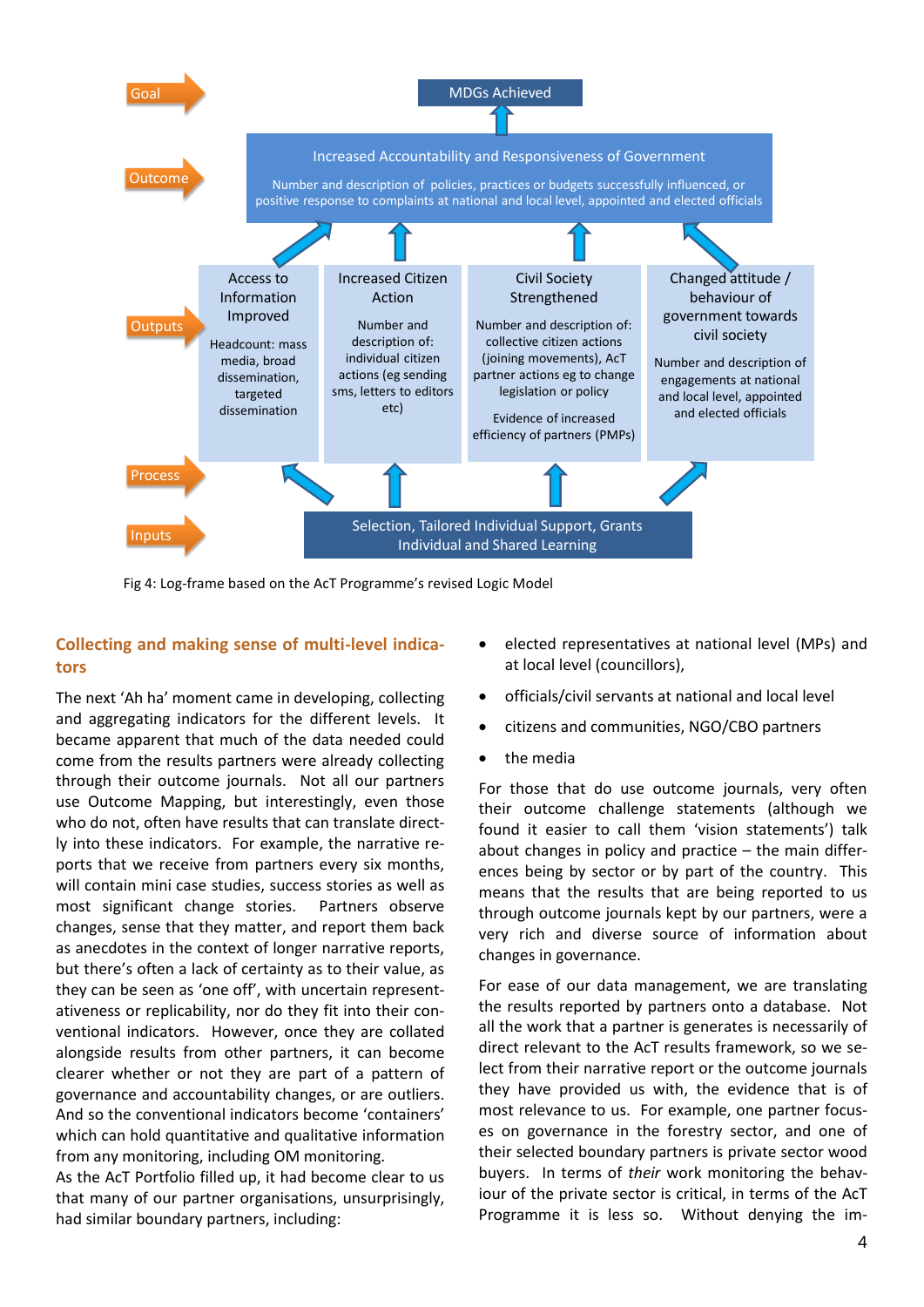portance of the private sector, our focus is rather on elected representatives and civil servants at both national and local levels, so we don't enter the material on the wood buyers into our database – we focus rather on the elected representatives and civil servants because these are common to almost all partners, and because the attitude and behaviour of these stakeholders gets to the heart of the relationship between citizens and the state.

### **Box 2: Tracking progressive change**

In collating evidence reported in our partners' outcome journals. It is possible to see an individual partners work through the different levels of Figure 4 above. For example, it might start with information dissemination to raise awareness or provide detailed and specific information on an issue (output 1), to stimulate citizens or partners of partner organisations to take action (output 2 or 3), which often involves trying to get elected officials or civil servants to engage seriously in the matter (output 4). These results then support the results we are seeking at purpose level: actual changes in policy, practice, legislation, budget or response to complaints by elected representatives or civil servants at local or national level.

In practical terms, when a report or outcome journal comes in from a partner, we code it to show which of our output or purpose indicators it relates to. This evidence is entered into the database alongside the relevant code. When it comes to reporting to DFID, it is then relatively easy to provide reports which show the number (quantitative indicator) and description (qualitative indicator) of the changes that partners are collectively reporting.

Collecting results in this way enables us to move well beyond one-off anecdotes and to see the scope and scale of what partners are doing. Some of the interesting pictures and questions that have emerged include the following examples:

- There is far more work going on at local level than national level. This belies the stereotype that civil society in Tanzania is Dar es Salaam focused. Most of the attention seems to be at local government levels.
- Despite the assumption that advocacy organisations spend their time in national level working groups and sector reviews trying to influence policy and legislation, most of their time and resources are actually spent out in the field doing awareness raising, capacity building and research.
- The numbers reached through information dissemination are remarkably high, not least because at the

moment we are using a head-count of those reached, although we are trying to avoid double counting. This raises questions of whether there is a useful reinforcement of governance messages going on or whether a kind of saturation point has been reached. Now we have a figure and description of the kinds of citizen actions taking place, we could try to track back to understand the kinds of information dissemination that stimulate action. If outcome journals or other partner reporting systems could be used more rigorously we might be able to surface fascinating information about what encourages citizens to move beyond fear and into taking action. We might even be able to reach the 'holy grail' (for some people!) of governance work: working out what kinds of strategies should be funded [7].

- Patterns surfaced when we merged evidence of citizen action from progress markers and conventional indicators. For example, misuse of funds at local level when there was collusion between elected and appointed officials instead of holding each other to account. Again, when a local official was found to be in the wrong, misused funds were frequently returned, but then the officer concerned transferred away from the locality, with those who brought the issue to light suspicious that proper disciplinary action was not actually taken. A single partner organisation may not have enough results of this sort for a picture to emerge, but when collectively they add up to a clear pattern, it needs to be the stimulus to reflection on what the strategic response by CSOs can most usefully be.
- Sometimes it is possible to track forward into the number of beneficiaries from changed actions. When long non-functioning water points are finally rehabilitated because a budget is allocated to the work, or when a group of disabled people are given transport allowances to enabled them to access specialist medical treatment [8], this is fairly easy. When a council refuses to approve a budget because it was only given to them at 12 hours' notice, it is less easy, but nevertheless, possibly a very telling result in terms of governance and accountability.

All these observations, and more, are currently the subject of reflection by the AcT Programme and its partners, individually and collectively, which is this reporting is still a work in progress. It feeds back into our Theory of Change that if CSOs engage in systematic learning they will be more effective, and that CSOs need to be adept at selecting different kinds of actions to respond to different circumstances as they emerge. Conversely it behoves donors to design their pro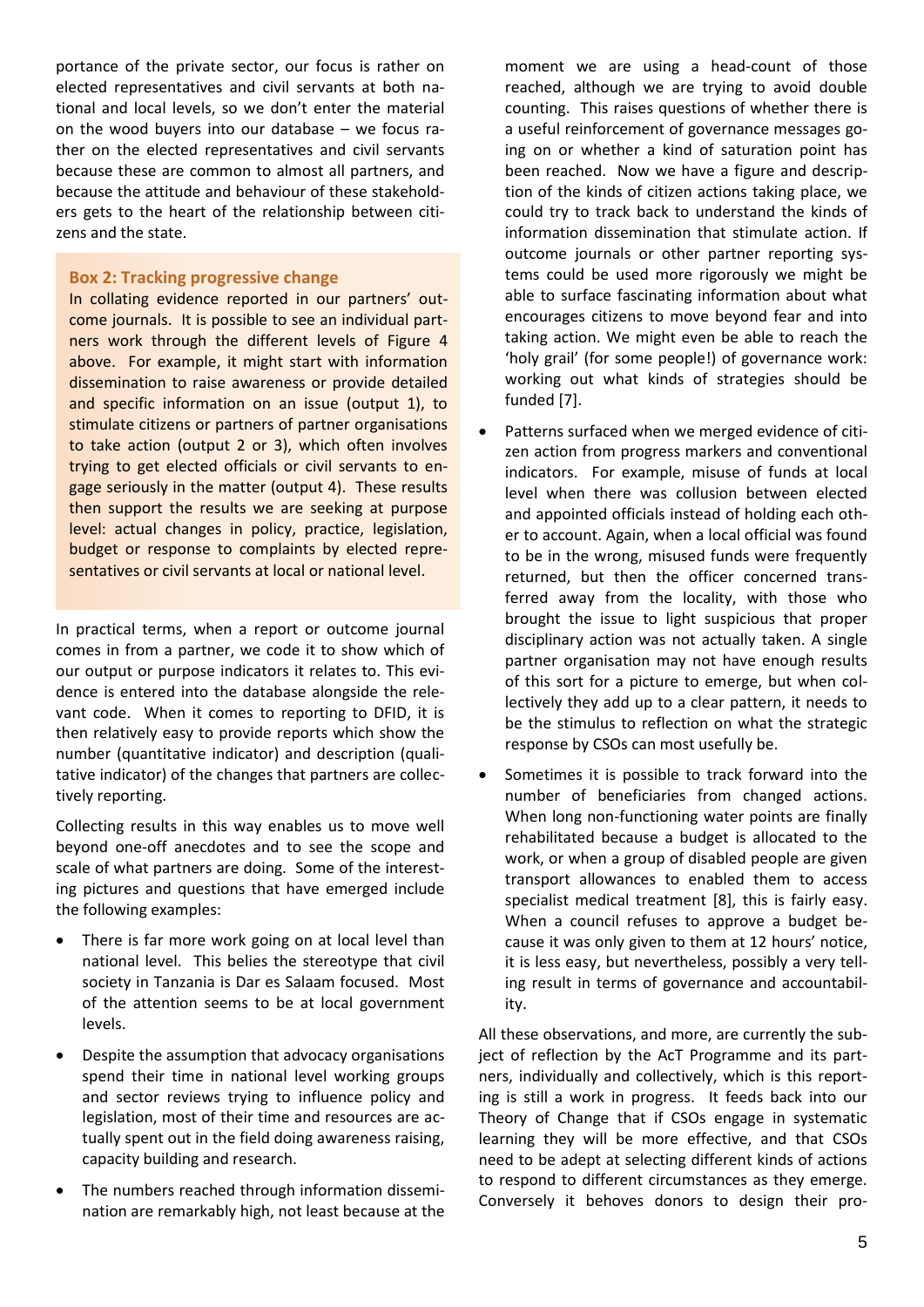grammes and their funding to so that flexibility is encouraged.

# **What can we learn from adapting Outcome Mapping?**

OM is not for the faint-hearted. It takes a lot of investment of time and energy to get the full value out of it. Expertise in Tanzania in OM, when we started, was scarce, and we have had to spend a lot of time teaching and learning ourselves, and trying to facilitate that process for others. A one size fits all model does not work; but a good understanding of the methodology is important in order to help partner organisations see the way forward given their different sectors, approaches, organizational histories, values and so on. We are still learning and so are our partner organizations.

When AcT was first set up it was assumed that training in OM could be a one off intervention, and hence that a lot of the training and support could reasonably be outsourced. Because of the need to learn ourselves and because an 'accompaniment' model seems to work better in terms of supporting partners, we have abandoned the outsourcing, and have an 'in-house' team. So far that is working well, but responding to the level of demand from partners, so that they don't feel unable to adequately follow through on the initial support to get them started, remains a challenge.

A related challenge, that we have not yet responded to, is that our grantees often have their own partners who would really benefit from training and support, and unfortunately we are definitely not resourced to provide that. Whilst it's important that people feel able to adapt OM, it is also important that key elements remain central to the process.

At the outset of the process, the scope and scale of how we would use OM was not clearly defined. We thought we had made something of a break through

when we saw it as a 'black box' in the middle of our logic model. Thinking has emerged over time and so has the design of the programme. It has been fundamental to achievements so far that DFID's approach has been supportive and flexible – willing to contribute, but also to step back and let the KPMG based team get on with the work. That really deserves appreciation. Being a 'back donor' is not as easy as it seems!

DFID's re-asserted focus on value for money (VfM) is to be welcomed for the focus it provides to both KPMG and to AcT grantees about the opportunity cost of spending money on any particular strategy. However, one of the things the strongest and most effective of the AcT partners said they valued in the early days of our partnership, was that a shared OM approach focused attention on changing behaviour and relationships. This has to remain fundamental to governance programming, based as it is on changing the relationships between citizens, civil society and the state. It is important that thinking about VfM does not degenerate into a numbers game, which is likely to push partners thinking back down to input/output reporting at the expense of higher level results.

On the other hand, we are increasingly confident that, through the way we are merging OM and conventional indicators in our revised log-frame, we are in a stronger position than before to provide a detailed and systematic body of qualitative and quantitative evidence that takes us beyond anecdotes, and towards a nuanced understanding of what makes change happen. It's an on-going process and the ideas sketched here owe much to the contribution of many different people, and we look forward to a continued dialogue about how to take it further.

# **Further reading**

[www.accountability.or.tz](http://www.accountability.or.tz/) Here you will find various items of possible interest: An ODI Study, conducted by Simon Hearn and others about OM and its value to AcT Grantees; the training manual we have been using, some early thinking about log-frames and OM, our learning strategy, as well as details about all our grantees.

### **Notes**

[1] For example, access to information is a major issue for organisations seeking to do budget tracking or monitor service delivery. Despite official endorsement of making information available through public noticeboards, in practice it rarely is, and many civil servants refuse to make information available on the grounds

that it needs to be kept confidential. Similarly, government officials (whether elected or appointed) really seeing themselves as needing to be responsive to citizens is a major change in attitude.

[2] Current grantees are: ActionAid Tanzania, CafeAfrica Tanzania, Caucus for Children's Rights, Equality for Growth, Daraja, HakiElimu, HakiKazi Catalyst, HelpAge Tanzania, KWIECO, Legal and Human Rights Centre, Oxfam Tanzania, Norwegian Church Aid, REPOA, SNV, Tandabui Health Access Tanzania, Tanzania Natural Resources Forum, Tanzania Forest Conservation Group, Women's Dignity. This represents a good spread of international and local NGOs, whose work covers a focus on economic growth, human/social development, as well as a direct focus on human rights and the rule of law.